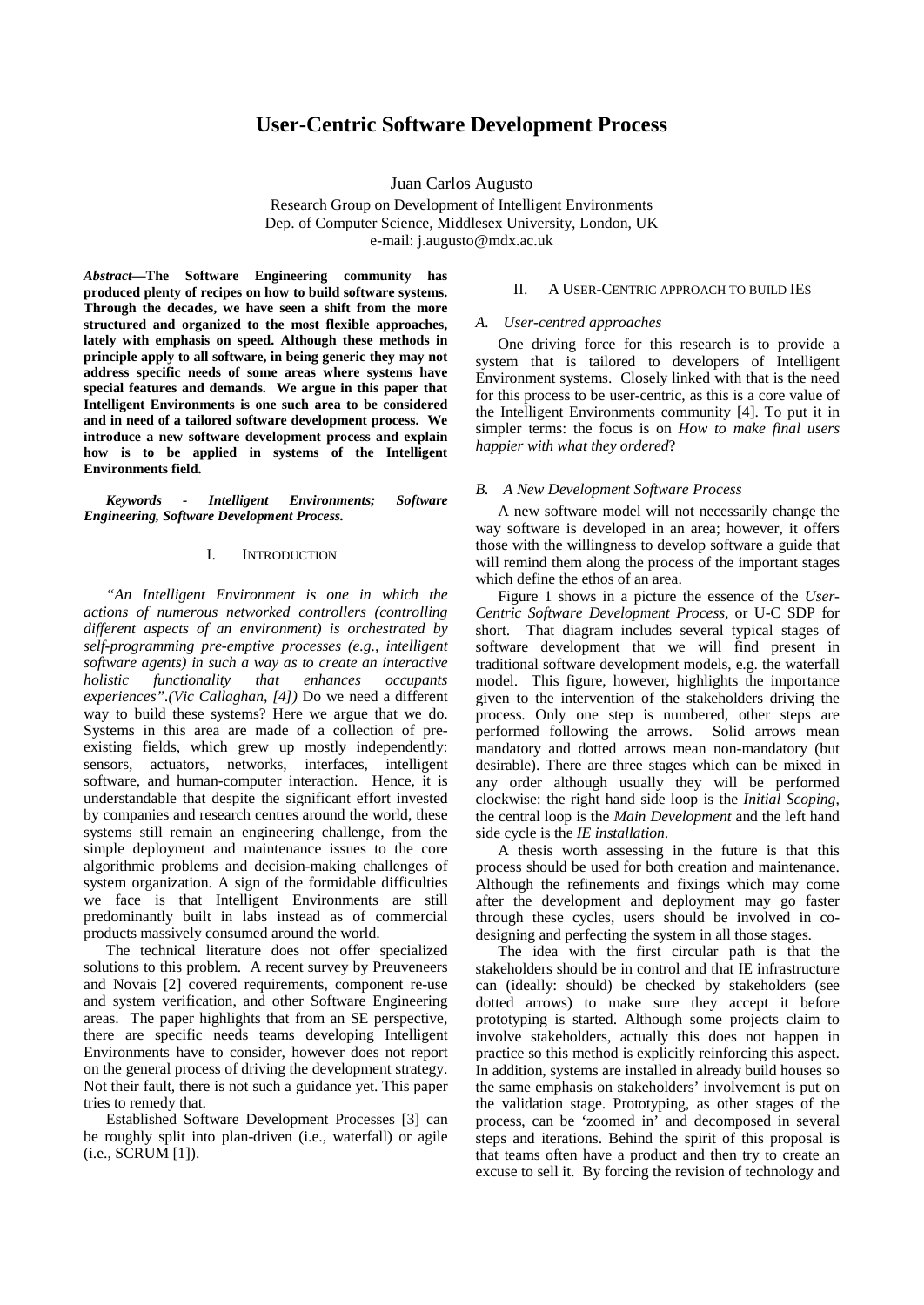the acknowledgment of the stakeholders, we increase the chances that the stakeholders can veto inadequate technology being imposed to them by engineers.

The freedom of interplay between the second and third loops is deliberate. The rationale for that is that in some areas of Intelligent Environments, e.g., Ambient Assisted Living (AAL) [5], there is a lot of emphasis on testing systems in as close as possible to final deployment contexts. The so-called "Living Labs" are labs which are inhabited by real final users (including proper homes kitted up). This usually complements the more traditional software development done in a university lab or in a company. These can co-evolve in many different ways and some development teams will put more emphasis in one or the other, they may start with one or the other and some will perform back and forth iterations amongst lab and real home development. No strategy is guaranteed to work better in all cases and hence they are purposefully left somehow detached so that our model remains flexible to adapt to different strategies.

## *C. Ethics*

Ethics is mentioned in several system descriptions but rarely given any attention at system development level. To increase the chances that ethics is embedded in the product being developed the U-C SDP explicitly includes it as part of the process. Underlying all this development there should be an ethical framework which should be taken into consideration from beginning to end of the process and at all stages there should be specific actions taken to ensure the ethical layer of the system is translated accurately from one stage to the other [6].

## III. U-C SDP EXPLAINED

This section explains the different elements in Figure 1. The depiction of the process has three main loops: Initial Scoping (on the right hand side), Main Development (low centre loop) and the IE installation (left hand side loop). Each of the sub-sections below describes the component elements and their connections.

#### *A. Initial Scoping*

*1) Interview Stakeholders:* each project should start by gathering the expectations of the stakeholders. The very essence of systems in this area is to serve humans. This principle shapes U-C SDP as through the different stages they can continuously monitor and influence the development with their opinions.

*2) Define Required Services:* the technical teams translate the information gathered from stakeholders into services the system will aim to provide.

*3) Define Required IEs Infrastructure:* the technical teams select the sensors, actuators and other devices and interfaces which will allow the materialization of the IE in the real world. The figure shows dotted arrows indicating it is suggested the technical team checks whether the proposed infrastructure to materialized the services is acceptable to the stakeholders and the stakeholders can accept or make alternative suggestions (which should be taken on board by the team).

*4) Initial Design and Prototyping:* this involves the use of methods and tools which allow the technical team to make an initial approach to the system. The result of this stage is shown and explained to the stakeholders, their suggestions for changes should trigger another iteration through the Initial Scoping cycle. This iteration will go very fast if changes are minimal or should be devoted the necessary time if they are more fundamental.

## *B. Main Development*

*1) Design:* having the approval of the stakeholders at this stage implies a more detailed design analysis which should be strongly connected with the other stages of this cycle (i.e., create technical material which can feed testing and verification). Notice there is also a smaller loop between design and stakeholders indicating the desirability of making this step not an isolated stage but an interactive one with the stakeholders.

*2) Implementation and Testing:* this is about coding and testing that code. Testing should consider software, hardware and human-computer interfaces.

*3) Verify Correctness:* verification (e.g., through model checking) is one the most rigorous soundness checks available which can [8] and should be performed on systems in this area. Notice the dotted arrows to indicate verification and testing are complementary and should be used in conjunction to make sure the system built is correct.

*4) Interview Stakeholders:* stakeholders should be also involved on testing and approving the final functionality obtained through the interfaces and other aspects of the system they will experience.

## *C. Intelligent Environment Installation*

*1) Equipment Validation:* deploying starts with the infrastructure (hardware, network, devices, interfaces) and this step should have a separate safety and reliability check. Users can check if the infrastructure deployed is acceptable for them (location, maintenance required, and other practical aspects of its presence).

*2) Software Validation:* software is deployed on the infrastructure and the behaviour of the system can be experienced and tested by users. As in equipment testing the user can object on individual parts of infrastructure, here users can do the same on specific functions of the systems.

*3) Services Validation:* this involves the stakeholders experiencing the system for significant periods of time on a continuous basis (e.g., through Living Labs).

*4) Interview Stakeholders:* Their feedback after equipment or software testing goes to the development team. A problem in any of those system components at this stage can lead to redesigning and redevelopment of the system by going back to any of the other main loops. After the system has been improved it comes back to another installation exercise.

These main loops and secondary loops can be executed as many times as needed. The different combinations of

<span id="page-1-0"></span> <sup>1</sup> <http://www.openlivinglabs.eu/>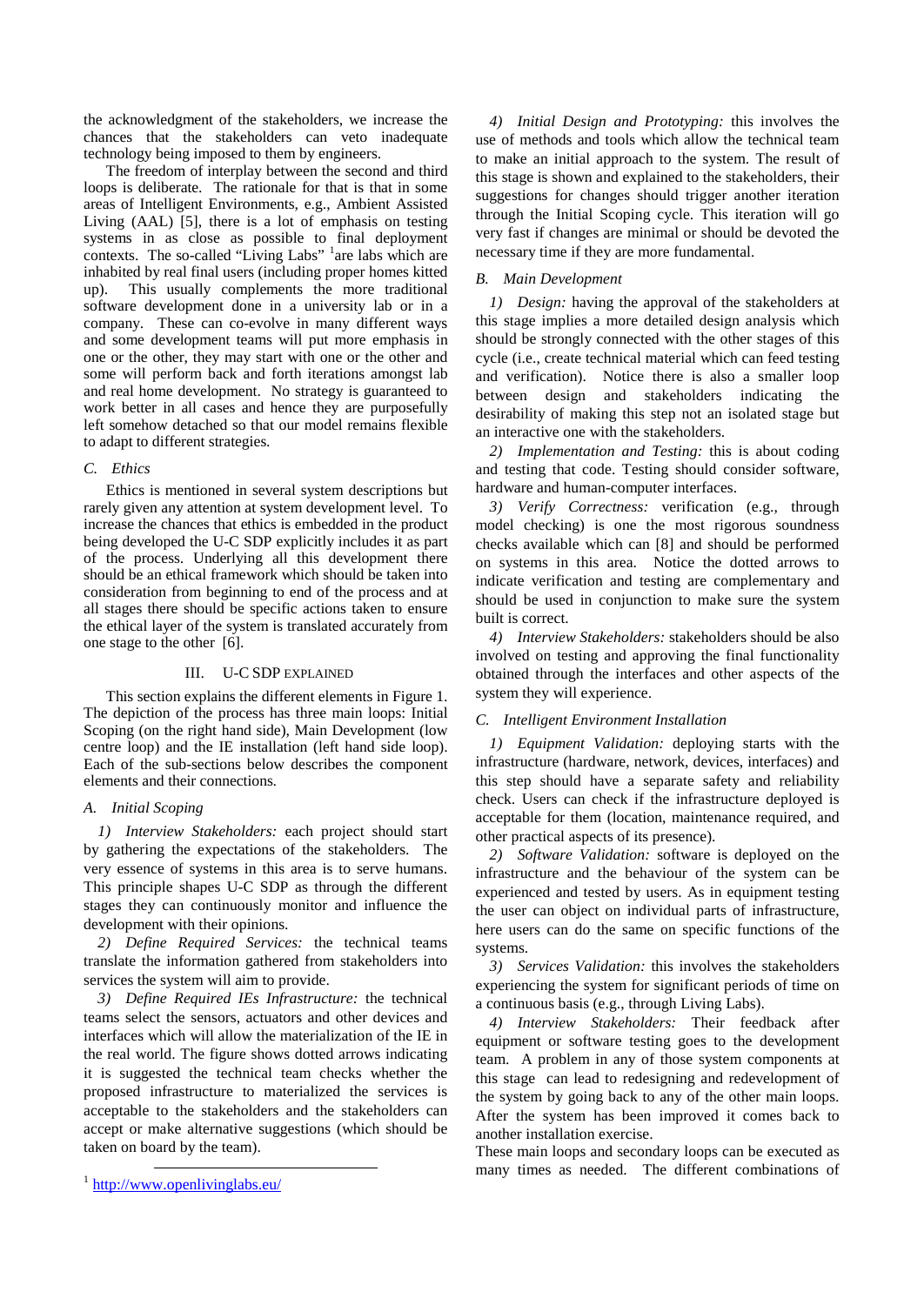paths can be exercised in a specific rigid order and with the full breath of services in mind from the very beginning, more like in the Waterfall model, or with smaller objectives in faster cycles more like in incremental and agile models. However, as most systems in this area are safety critical, the slower and more careful approaches are strongly advisable.

## *D. Ethical Framework*

Frequently papers within this field refer to ethical issues, rarely these are implemented. Within our research group we have considered the problem of finding a suitable ethical framework for the development of systems in this area and our resulting proposal is eFRIEND (see [4]). This ethical framework is based on the principles that AAL systems should provide services which collectively are consistent with the following higher level ethical principles: non-maleficence and beneficence, user-centred multiple user groups, privacy, data protection, security, autonomy, transparency and openness, equality, dignity and inclusiveness of provision. These principles are designed to protect users from informal and rushed system development. These generic principles are translated in eFRIEND to specific AAL features of a specific system. We provide examples for these: 1) *Non-Maleficence and Beneficence:* the system should avoid causing harm to any of the users and the system should proactively seek for opportunities to help and this help should be agreed by the users in advance, 2) *User-Centred*: the type of technology and associated services should be agreed with the users in advance, 3) *Multiple User Groups:* The system should be aware of the different needs and preferences of all individuals, 4) *Privacy:* Users decide on the level of acceptable monitoring, tracking and recording of activities, 5) *Data Protection:* Users have access to the sensitive information stored about them, 6) *Security:* The system should protect the individuals whom it is helping, 7) *Autonomy:* User can selects degree of protection, 8) *Transparency:* All users should be clearly informed of the pros and cons of the services offered by the system, and 9) *Equality, Dignity and Inclusiveness:* The system should provide help regardless of age and technical background and ability.

We believe these principles should be taken into account when developing Ambient Assisted Living systems and this ethical framework overall should be used to inform development from early stages of gathering requirements and planning to later stages of validation and deployment.

## IV. U-C SDP IN PRACTICE

Our User-Centred Software Development Process model is more specific than other well-known models which have been used for decades in software engineering; still it keeps a degree of generality to be applied to any area where user-centred systems are built. Intelligent Environments is one such area where users are at the core of systems conception and U-C SDP is well-suited to guide systems throughout all stages.

As an example let us consider a project from the AAL area which was funded by the UK government in collaboration with government-funded healthcare

organizations (NHS trusts) and a company (Fold) focused on the provision of services for elderly people. The project was called NOCTURNAL (Night Optimized Care Technology for UseRs Needing Assisted Lifestyles) and its goal was to produce a commercially viable technological infrastructure which, based in sensors, can increase safety of elderly people at night time. Movement sensors were deployed in each room of the house and pressure pads were used in the main bed to allow the system to know where the person being cared for was. Lights and a bedside unit which was capable to provide calming music and images were used as actuators. For an overview of this project see [7].

During the *Initial Scoping* phase different group of stakeholders were interviewed and their views taken into account (the financial constraints from the company, what the NHS organizations and the users considered acceptable services and technology where amongst the most important issues to be balanced). These interviews were all face to face. As a result a non-intrusive platform was defined based on existing technology from the company. This information allowed us to create an initial infrastructure which was capable of delivering the acceptable services agreed by the main stakeholders. The team has clear that the first goal to achieve was to be able to deliver the expected services and then subsequent iterations will be used to do that in the optimal way for the company (e.g. maximizing reliability and minimizing cost).

The *Main Development* phase focused on materializing the initial conception of the system. The technical teams in the consortium used formal methods to model the system at different levels of abstraction, to simulate the possible emergent behaviour of different alternative solutions, and to verify that specific requirements were present in the behaviour emerging from those modelled solutions. This was interleaved with coding so the models and code were expanding in synchrony [10]. In the first iteration different stakeholders tried different parts of the system which were closer to their interest and we gathered feedback. In subsequent iterations they assessed the whole infrastructure, to the extent their technical knowledge naturally allowed them.

The *Intelligent Environment Installation* phase was very important in all three iterations and in all cases it involved final users experimenting with the system in their own living spaces (homes or sheltered accommodation). The first iteration was a bit dissociated in the sense that equipment was experienced partially by different stakeholders. Whilst the technical partners were experimenting with sensors at their working places the users and NHS partners were assessing the interfaces. Iterations 2 and 3 involved a more holistic validation, just that with different sensing technology. Stakeholder's feedback was used to inform each of the next iterations.

The first iteration was based on a system which was provided by another company to Fold and although it allowed to define the services a platform which was shaped from the hardware onwards was preferred. Two iterations were performed which subsequently focused on a new hardware platform and the last one focused on improving the efficiency of the platform. The interesting part of the way the system progressed was that the initial stage required a few iterations on the first circle (Initial